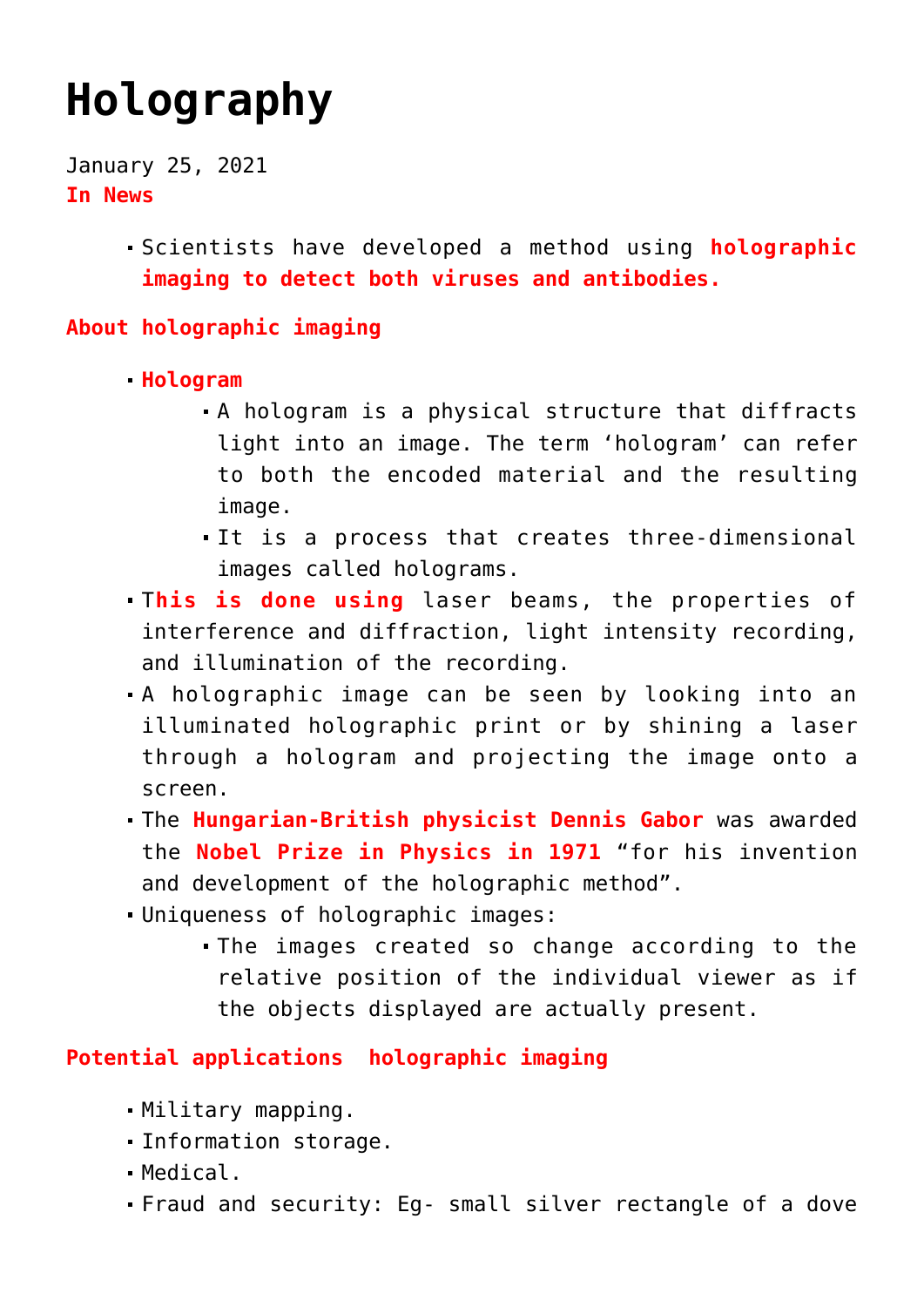```
on your credit card.
Art.
```
#### **In News**

Scientists have developed a method using **holographic imaging to detect both viruses and antibodies.**

### **About holographic imaging**

- **Hologram**
	- A hologram is a physical structure that diffracts light into an image. The term 'hologram' can refer to both the encoded material and the resulting image.
	- It is a process that creates three-dimensional images called holograms.
- T**his is done using** laser beams, the properties of interference and diffraction, light intensity recording, and illumination of the recording.
- A holographic image can be seen by looking into an illuminated holographic print or by shining a laser through a hologram and projecting the image onto a screen.
- The **Hungarian-British physicist Dennis Gabor** was awarded the **Nobel Prize in Physics in 1971** "for his invention and development of the holographic method".
- Uniqueness of holographic images:
	- The images created so change according to the relative position of the individual viewer as if the objects displayed are actually present.

#### **Potential applications holographic imaging**

- Military mapping.
- Information storage.
- Medical.
- Fraud and security: Eg- small silver rectangle of a dove on your credit card.